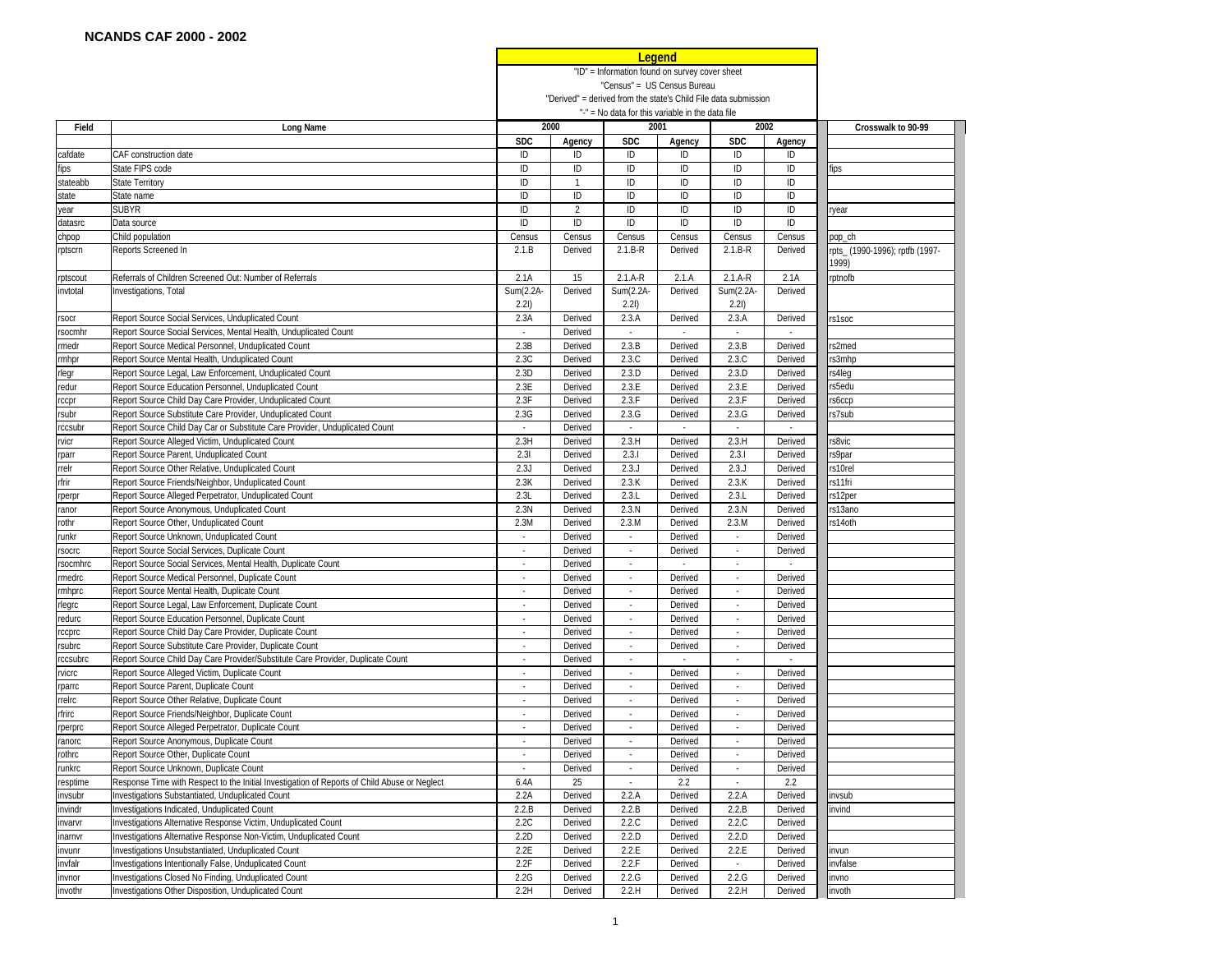| Field            | Long Name                                                                                                                     | 2000                        |                    | 2001                     |         |                          | 2002    | Crosswalk to 90-99 |
|------------------|-------------------------------------------------------------------------------------------------------------------------------|-----------------------------|--------------------|--------------------------|---------|--------------------------|---------|--------------------|
|                  |                                                                                                                               | <b>SDC</b>                  | Agency             | <b>SDC</b>               | Agency  | <b>SDC</b>               | Agency  |                    |
| invunkr          | Investigations Unknown Dispostion, Unduplicated Count                                                                         | 2.21                        | Derived            | 2.2.1                    | Derived | 2.2.1                    | Derived | invunk             |
| invsubrc         | Investigations Substantiated, Duplicate Count                                                                                 | $\overline{\phantom{a}}$    | Derived            | $\sim$                   | Derived | $\overline{\phantom{a}}$ | Derived |                    |
| invindrc         | Investigations Indicated, Duplicate Count                                                                                     | $\omega$                    | Derived            | $\omega$                 | Derived | $\epsilon$               | Derived |                    |
| invarvrc         | Investigations Alternative Response Victim, Duplicate Count                                                                   | $\overline{\phantom{a}}$    | Derived            | $\sim$                   | Derived | $\overline{\phantom{a}}$ | Derived |                    |
| inarnvrc         | Investigations Alternative Response Non-Victim, Duplicate Count                                                               | $\sim$                      | Derived            | $\overline{\phantom{a}}$ | Derived | $\overline{\phantom{a}}$ | Derived |                    |
|                  | Investigations Unsubstantiated, Duplicate Count                                                                               |                             | Derived            |                          | Derived |                          | Derived |                    |
| nvunrc           | Investigations Intentionally False, Duplicate Count                                                                           |                             | Derived            |                          | Derived |                          | Derived |                    |
| invfalrc         |                                                                                                                               | $\overline{\phantom{a}}$    |                    | $\overline{\phantom{a}}$ |         |                          |         |                    |
| invnorc          | Investigations Closed No Finding, Duplicate Count                                                                             |                             | Derived            |                          | Derived |                          | Derived |                    |
| invothrc         | Investigations Other Disposition, Duplicate Count                                                                             | $\blacksquare$              | Derived            | $\overline{\phantom{a}}$ | Derived |                          | Derived |                    |
| invunkrc         | Investigations Unknown Dispostion, Duplicate Count                                                                            | ÷.                          | Derived            | $\omega$                 | Derived | ×.                       | Derived |                    |
| worknum          | Number of Staff Responsible for CPS Functions (Screening, Intake, and Investigation/Assessment of<br>Reports) During the Year | 6.1                         | 23                 | 6.1                      | 2.3     | 6.1                      | 2.3     | fte_all            |
| numsi            | Number of Staff Responsible for the Screening and Intake of Reports During the Year (WKSI)                                    | 6.2                         | 24                 | $\cdot$                  | 2.4     | $\overline{\phantom{a}}$ | 2.4     | fte_si             |
| chsubrc          | Children Substantiated, Duplicated Count                                                                                      | 3.1A                        | Derived            | 3.1.A                    | Derived | 3.1.A                    | Derived | chsub              |
| chindrc          | Children Indicated, Duplicated Count                                                                                          | 3.1B                        | Derived            | 3.1.B                    | Derived | 3.1.B                    | Derived | chind              |
| charvrc          | Children Alternative Response Victim, Duplicated Count                                                                        | 3.1C                        | Derived            | 3.1.C                    | Derived | 3.1.C                    | Derived |                    |
| charnvrc         | Children Alternative Response Non-Victim, Duplicated Count                                                                    | 3.1D                        | Derived            | 3.1.D                    | Derived | 3.1.D                    | Derived |                    |
| chunrc           | Children Unsubstantiated, Duplicate Count                                                                                     | 3.1E                        | Derived            | 3.1.E                    | Derived | 3.1.E                    | Derived | chun               |
| chfalsrc         | Children Intentionally False, Duplicate Count                                                                                 | 3.1F                        | Derived            | 3.1.F                    | Derived | 3.1.F                    | Derived | chfalse            |
| chnorc           | Children Closed No Finding, Duplicate Count                                                                                   | 3.1G                        | Derived            | 3.1.G                    | Derived | 3.1.G                    | Derived | chno               |
| chothrc          | Children Other Disposition, Duplicate Count                                                                                   | 3.1H                        | Derived            | 3.1.H                    | Derived | 3.1.H                    | Derived | choth              |
| chunkrc          | Children Unknown Dispostion, Duplicate Count                                                                                  | 3.11                        | Derived            | 3.1.1                    | Derived | 3.1.1                    | Derived | chunk              |
| vicrc            | Child Maltreatment Victims, Duplicate Count                                                                                   | <b>SUM</b>                  | Derived            | <b>SUM</b>               | Derived | <b>SUM</b>               | Derived |                    |
|                  |                                                                                                                               | $(3.1A+B+C)$                |                    | $(3.1A+B+C)$             |         | $(3.1A+B+C)$             |         |                    |
| vicc             | Child Maltreatment Victims, Unique Count                                                                                      |                             | Derived            |                          | Derived |                          | Derived |                    |
| nonvicrc         | Child Non-Victims, Duplicate Count                                                                                            | <b>SUM(3.1D-</b>            | Derived            | SUM(3.1D-                | Derived | SUM(3.1D                 | Derived |                    |
|                  |                                                                                                                               | 3.11)                       |                    | 3.11)                    |         | 3.11)                    |         |                    |
|                  | Physical Abuse Victims, Duplicate Count                                                                                       | 4.1                         | Derived            | 4.1.A                    | Derived | 4.1.A                    | Derived |                    |
| vphyrc           | Neglect Victims, Duplicate Count                                                                                              | 4.1                         | Derived            | 4.1.B                    | Derived | 4.1.B                    | Derived | vphy               |
| vnegrc<br>vmedrc | Medical Neglect Victims, Duplicate Count                                                                                      | 4.1                         | Derived            | 4.1.C                    | Derived | 4.1.C                    | Derived | vneg<br>vmed       |
|                  | Sexual Abuse Victims, Duplicate Count                                                                                         | 4.1                         |                    | 4.1.D                    |         | 4.1.D                    | Derived |                    |
| vsexrc           |                                                                                                                               | 4.1                         | Derived<br>Derived | 4.1.E                    | Derived | 4.1.E                    |         | vsex               |
| vpsyrc           | Psychological/Emotional Abuse Victims, Duplicate Count                                                                        |                             |                    |                          | Derived |                          | Derived | /psy               |
| vothrc           | Victims Other Maltreatment, Duplicate Count                                                                                   | 4.1                         | Derived            | 4.1.F                    | Derived | 4.1.F                    | Derived | voth               |
| vunkrc           | Victims Unknown Maltreatment, Duplicate Count                                                                                 | 4.1                         | Derived            | 4.1.G                    | Derived | 4.1.G                    | Derived | vunk               |
| vphyc            | Physical Abuse Victims, Unique Count                                                                                          | ÷.                          | Derived            | $\omega$                 | Derived | $\mathcal{L}$            | Derived |                    |
| vnegc            | Neglect Victims, Unique Count                                                                                                 | ÷.                          | Derived            | $\omega$                 | Derived | $\mathcal{L}$            | Derived |                    |
| vmedc            | Medical Neglect Victims, Unique Count                                                                                         | $\mathcal{L}_{\mathcal{A}}$ | Derived            | $\overline{\phantom{a}}$ | Derived | $\sim$                   | Derived |                    |
| vsexc            | Sexual Abuse Victims, Unique Count                                                                                            | $\overline{\phantom{a}}$    | Derived            | $\sim$                   | Derived | $\overline{\phantom{a}}$ | Derived |                    |
| vpsyc            | Psychological/Emotional Abuse Victims, Unique Count                                                                           | $\overline{\phantom{a}}$    | Derived            | $\overline{\phantom{a}}$ | Derived | $\overline{\phantom{a}}$ | Derived |                    |
| vothc            | Victims Other Maltreatment, Unique Count                                                                                      | $\overline{\phantom{a}}$    | Derived            | $\sim$                   | Derived | $\overline{\phantom{a}}$ | Derived |                    |
| vunkc            | Victims Unknown Maltreatment, Unique Count                                                                                    | $\overline{\phantom{a}}$    | Derived            | $\overline{\phantom{a}}$ | Derived | $\overline{\phantom{a}}$ | Derived |                    |
| vsexmrc          | Male Maltreatment Victims, Duplicate Count                                                                                    | 4.3A                        | Derived            | 4.3.A                    | Derived | 4.3.A                    | Derived | sexm               |
| vsexfrc          | Female Maltreatment Victims, Duplicate Count                                                                                  | 4.3B                        | Derived            | 4.3.B                    | Derived | 4.3.B                    | Derived | exf                |
| vsexunrc         | Maltreatment Victims Unknown Sex, Duplicate Count                                                                             | 4.3C                        | Derived            | 4.3.C                    | Derived | 4.3.C                    | Derived | sexunk             |
| vsexmc           | Male Maltreatment Victims, Unique Count                                                                                       |                             | Derived            | $\overline{\phantom{a}}$ | Derived |                          | Derived |                    |
| vsexfc           | Female Maltreatment Victims, Unique Count                                                                                     | $\blacksquare$              | Derived            | $\bar{z}$                | Derived | $\sim$                   | Derived |                    |
| vsexunc          | Maltreatment Victims Unknown Sex, Unique Count                                                                                | $\mathcal{L}_{\mathcal{A}}$ | Derived            | $\overline{\phantom{a}}$ | Derived | ×.                       | Derived |                    |
| vlt1rc           | Victims Age < 1, Duplicate Count                                                                                              | 4.2                         | Derived            | 4.2.A                    | Derived | 4.2.A                    | Derived | v0                 |
| v1rc             | Victims Age 1, Duplicate Count                                                                                                | 4.2                         | Derived            | 4.2.B                    | Derived | 4.2.B                    | Derived | v1                 |
| v2rc             | Victims Age 2 , Duplicate Count                                                                                               | 4.2                         | Derived            | 4.2.C                    | Derived | 4.2.C                    | Derived | v2                 |
| v3rc             | Victims Age 3, Duplicate Count                                                                                                | 4.2                         | Derived            | 4.2.D                    | Derived | 4.2.D                    | Derived | v3                 |
| v4rc             | Victims Age 4, Duplicate Count                                                                                                | 4.2                         | Derived            | 4.2.E                    | Derived | 4.2.E                    | Derived | V <sub>4</sub>     |
| v5rc             | Victims Age 5, Duplicate Count                                                                                                | 4.2                         | Derived            | 4.2.F                    | Derived | 4.2.F                    | Derived | ν5                 |
| л6гс             | Victims Age 6, Duplicate Count                                                                                                | 4.2                         | Derived            | 4.2.G                    | Derived | 4.2.G                    | Derived | ν6                 |
| v7rc             | Victims Age 7, Duplicate Count                                                                                                | 4.2                         | Derived            | 4.2.H                    | Derived | 4.2.H                    | Derived | $\sqrt{7}$         |
| v8rc             | Victims Age 8, Duplicate Count                                                                                                | 4.2                         | Derived            | 4.2.1                    | Derived | 4.2.1                    | Derived | v8                 |
| у9гс             | Victims Age 9, Duplicate Count                                                                                                | 4.2                         | Derived            | 4.2.J                    | Derived | 4.2.                     | Derived | ν9                 |
| v10rc            | Victims Age 10, Duplicate Count                                                                                               | 4.2                         | Derived            | 4.2.K                    | Derived | 4.2.K                    | Derived | v10                |
| v11rc            | Victims Age 11, Duplicate Count                                                                                               | 4.2                         | Derived            | 4.2.L                    | Derived | 4.2.L                    | Derived | v11                |
| v12rc            | Victims Age 12, Duplicate Count                                                                                               | 4.2                         | Derived            | 4.2.M                    | Derived | 4.2.M                    | Derived | v12                |
| v13rc            | Victims Age 13, Duplicate Count                                                                                               | 4.2                         | Derived            | 4.2.N                    | Derived | 4.2.N                    | Derived | v13                |
|                  |                                                                                                                               |                             |                    |                          |         |                          |         |                    |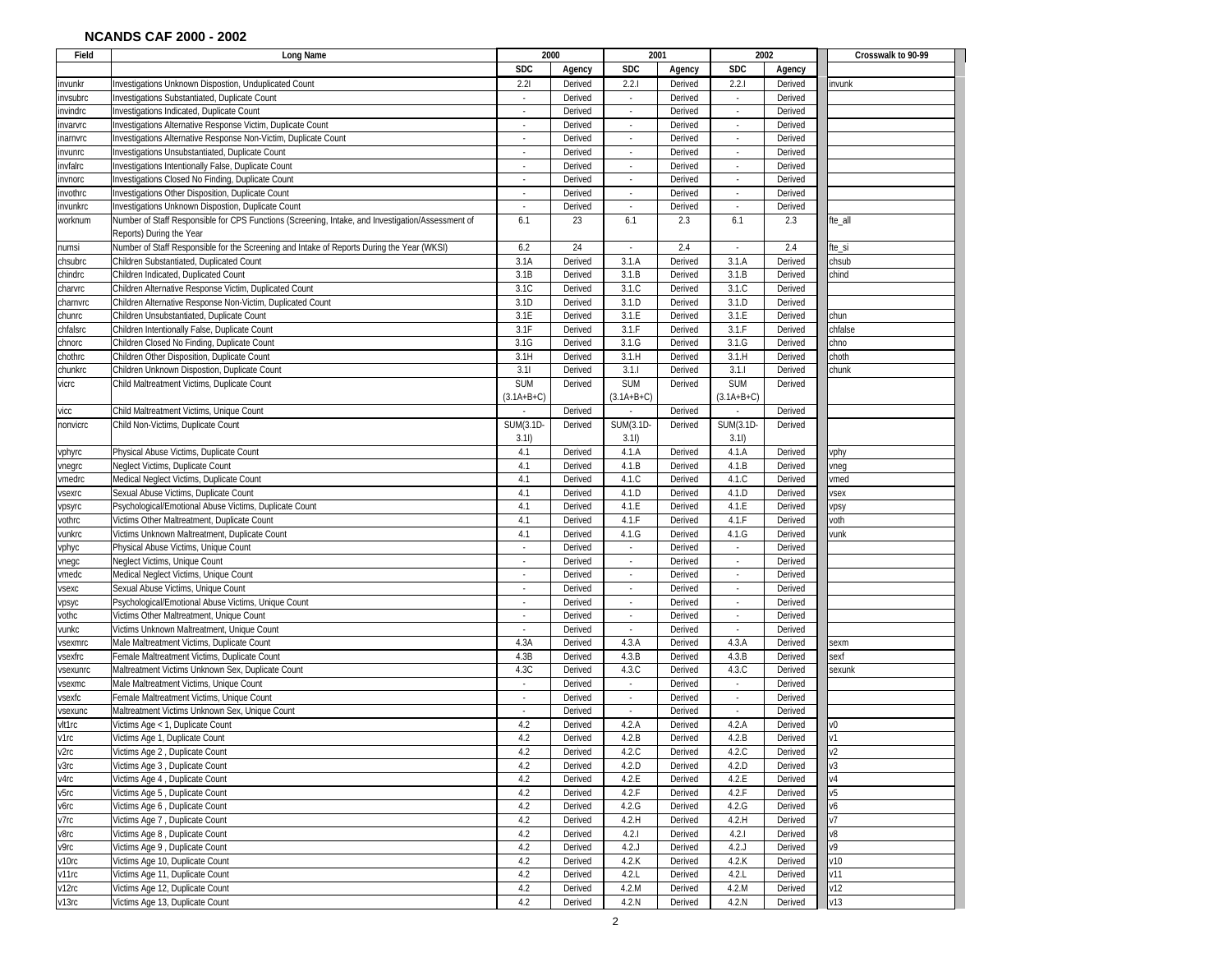| Field             | Long Name                                                                                                | 2000                             |         | 2001                             |                    | 2002                        |                             | Crosswalk to 90-99             |
|-------------------|----------------------------------------------------------------------------------------------------------|----------------------------------|---------|----------------------------------|--------------------|-----------------------------|-----------------------------|--------------------------------|
|                   |                                                                                                          | <b>SDC</b>                       | Agency  | <b>SDC</b>                       | Agency             | <b>SDC</b>                  | Agency                      |                                |
| v14rc             | Victims Age 14, Duplicate Count                                                                          | 4.2                              | Derived | 4.2.0                            | Derived            | 4.2.0                       | Derived                     | v14                            |
| v15rc             | Victims Age 15, Duplicate Count                                                                          | 4.2                              | Derived | 4.2.P                            | Derived            | 4.2.P                       | Derived                     | v15                            |
| v16rc             | Victims Age 16, Duplicate Count                                                                          | 4.2                              | Derived | 4.2.0                            | Derived            | 4.2.0                       | Derived                     | V16                            |
| v17rc             | Victims Age 17, Duplicate Count                                                                          | 4.2                              | Derived | 4.2.R                            | Derived            | 4.2.R                       | Derived                     | v17                            |
| v18_21rc          | Victims Age 18-21, Duplicate Count                                                                       | 4.2                              | Derived | 4.2.S                            | Derived            | 4.2.S                       | Derived                     | v18                            |
| vageunrc          | Victims Age Unknown, Duplicate Count                                                                     | 4.2                              | Derived | 4.2.7                            | Derived            | 4.2.7                       | Derived                     | v19unk                         |
| vlt1c             | Victims Age < 1, Unique Count                                                                            | $\sim$                           | Derived | $\mathcal{L}_{\mathcal{A}}$      | Derived            | $\sim$                      | Derived                     |                                |
| v1c               | Victims Age 1, Unique Count                                                                              | $\sim$                           | Derived | $\overline{\phantom{a}}$         | Derived            | $\overline{\phantom{a}}$    | Derived                     |                                |
| v2c               | Victims Age 2, Unique Count                                                                              | $\overline{\phantom{a}}$         | Derived | $\overline{\phantom{a}}$         | Derived            | $\sim$                      | Derived                     |                                |
| и3с               | Victims Age 3, Unique Count                                                                              |                                  | Derived |                                  | Derived            | $\sim$                      | Derived                     |                                |
| v4c               | Victims Age 4, Unique Count                                                                              | $\sim$                           | Derived |                                  | Derived            | $\overline{\phantom{a}}$    | Derived                     |                                |
| и5с               | Victims Age 5, Unique Count                                                                              |                                  | Derived |                                  | Derived            |                             | Derived                     |                                |
| л6с               | Victims Age 6, Unique Count                                                                              |                                  | Derived |                                  | Derived            | $\overline{\phantom{a}}$    | Derived                     |                                |
| v7c               | Victims Age 7, Unique Count                                                                              | $\overline{\phantom{a}}$         | Derived | $\sim$                           | Derived            | $\overline{\phantom{a}}$    | Derived                     |                                |
| v8c               | Victims Age 8, Unique Count                                                                              | $\sim$                           | Derived | $\sim$                           | Derived            | ×                           | Derived                     |                                |
| v9c               | Victims Age 9, Unique Count                                                                              | $\overline{\phantom{a}}$         | Derived | $\overline{\phantom{a}}$         | Derived            | $\mathcal{L}_{\mathcal{A}}$ | Derived                     |                                |
| v10c              | Victims Age 10, Unique Count                                                                             | $\alpha$                         | Derived | ×                                | Derived            | $\overline{\phantom{a}}$    | Derived                     |                                |
| v11c              | Victims Age 11, Unique Count                                                                             | $\sim$                           | Derived | $\overline{\phantom{a}}$         | Derived            | $\overline{\phantom{a}}$    | Derived                     |                                |
| v12c              | Victims Age 12, Unique Count                                                                             | $\overline{\phantom{a}}$         | Derived | $\overline{\phantom{a}}$         | Derived            | $\overline{\phantom{a}}$    | Derived                     |                                |
| v13c              | Victims Age 13, Unique Count                                                                             | $\sim$                           | Derived | $\overline{\phantom{a}}$         | Derived            | $\sim$                      | Derived                     |                                |
| v14c              | Victims Age 14, Unique Count                                                                             | $\sim$                           | Derived |                                  | Derived            | ٠                           | Derived                     |                                |
| v15c              | Victims Age 15, Unique Count                                                                             | $\sim$                           | Derived | $\overline{\phantom{a}}$         | Derived            | $\overline{\phantom{a}}$    | Derived                     |                                |
| v16с              | Victims Age 16, Unique Count                                                                             | $\sim$                           | Derived |                                  | Derived            | ٠                           | Derived                     |                                |
| v17c              | Victims Age 17, Unique Count                                                                             |                                  | Derived |                                  | Derived            |                             | Derived                     |                                |
| v18_21c           | Victims Age 18-21, Unique Count                                                                          |                                  | Derived |                                  | Derived            |                             | Derived                     |                                |
|                   | Victims Age Unknown, Unique Count                                                                        | ×                                | Derived | ÷,                               | Derived            | ÷,                          | Derived                     |                                |
| vageunc<br>vraarc | Victims Race African-American, Duplicate Count                                                           | 4.5.C                            | Derived | 4.5.C                            | Derived            | 4.5.C                       | Derived                     |                                |
|                   | Victims Race American Indian Alaska Native, Duplicate Count                                              |                                  | Derived |                                  |                    | 4.5.A                       | Derived                     | _aa                            |
| vraianrc          | Victims Race Asian, Duplicate Count                                                                      | 4.5.A<br>4.5.B                   | Derived | 4.5.A<br>4.5.B                   | Derived<br>Derived | 4.5.B                       | Derived                     | _aian                          |
| vrasrc            | Victims Pacific Islander, Duplicate Count                                                                | 4.5.D                            | Derived | 4.5.D                            | Derived            | 4.5.D                       | Derived                     |                                |
| vrpirc            |                                                                                                          |                                  |         |                                  |                    |                             |                             |                                |
| vraspirc          | Victims Race Asian/Pacific Islander, Duplicate Count                                                     | $\sim$                           |         | $\sim$                           | ×                  | $\mathcal{L}_{\mathcal{A}}$ | $\sim$                      | _api                           |
| vrwhrc            | Victims Race White, Duplicate Count                                                                      | 4.5.E                            | Derived | 4.5.E                            | Derived            | 4.5.E                       | Derived                     | W_                             |
| vrothrc           | Victims Race Other, Duplicate Count                                                                      | 4.5.F                            | Derived | 4.5.F                            | $\omega$           | 4.5.F                       | $\mathcal{L}_{\mathcal{A}}$ | _oth                           |
| vrmultrc          | Victims Race Other/Mulitple, Duplicate Count                                                             |                                  | Derived |                                  | Derived            |                             | Derived                     |                                |
| vrunudrc          | Victims Race Unknown/Undetermined, Duplicate Count                                                       | <b>SUM(4.5G+H</b>                | Derived | <b>SUM(4.5G+H</b>                | Derived            | <b>SUM(4.5G+H</b>           | Derived                     | $\_unk$                        |
|                   |                                                                                                          |                                  |         |                                  |                    |                             |                             |                                |
| vhisprc           | Victims of Hispanic Ethnicity, Duplicate Count                                                           | 4.4.A                            | Derived | 4.4.A                            | Derived            | 4.4.A                       | Derived                     | hisp (1990-1996); hispy (1997- |
|                   |                                                                                                          |                                  |         |                                  |                    |                             |                             | 1999)                          |
| vraac             | Victims Race African-American, Unique Count                                                              | $\overline{\phantom{a}}$         | Derived | $\overline{\phantom{a}}$         | Derived            | $\overline{\phantom{a}}$    | Derived                     |                                |
| vraianc           | Victims Race American Indian Alaska Native, Unique Count                                                 | $\omega$                         | Derived | $\omega$                         | Derived            | $\sim$                      | Derived                     |                                |
| vrasc             | Victims Race Asian, Unique Count                                                                         | ×                                | Derived | $\sim$                           | Derived            | $\overline{\phantom{a}}$    | Derived                     |                                |
| vrpic             | Victims Race Pacific Islander, Unique Count                                                              | $\sim$                           | Derived | $\overline{\phantom{a}}$         | Derived            | $\sim$                      | Derived                     |                                |
| vraspic           | Victims Race Asian/Pacific Islander, Unique Count                                                        | $\overline{\phantom{a}}$         | Derived | $\overline{\phantom{a}}$         | $\sim$             | ÷,                          |                             |                                |
| vrwhc             | Victims Race White, Unique Count                                                                         | $\overline{\phantom{a}}$         | Derived | $\overline{\phantom{a}}$         | Derived            | $\sim$                      | Derived                     |                                |
| rothc             | Victims Race Other, Unique Count                                                                         | $\sim$                           | Derived | $\sim$                           | $\sim$             | $\overline{\phantom{a}}$    | $\sim$                      |                                |
| vrmultc           | Victims Race Other/Mulitple, Unique Count                                                                | $\sim$                           | Derived | $\overline{\phantom{a}}$         | Derived            | $\sim$                      | Derived                     |                                |
| vrunudc           | Victims Race Unknown/Undetermined, Unique Count                                                          | $\overline{\phantom{a}}$         | Derived |                                  | Derived            |                             | Derived                     |                                |
| vhispc            | Victims of Hispanic Ethnicity, Unique Count                                                              | $\overline{\phantom{a}}$         | Derived | $\sim$                           | Derived            | $\overline{\phantom{a}}$    | Derived                     |                                |
| fatalag           | Fatalities Reported in the Agency File                                                                   |                                  | 19      |                                  |                    |                             | 4.1                         |                                |
| fatalch           | Fatalities Reported in the Child file                                                                    |                                  |         |                                  |                    |                             |                             |                                |
| fatalsdc          | Fatalities Reported in the SDC                                                                           | 5.1                              |         | 5.1                              |                    | 5.1                         |                             |                                |
| fataltot          | <b>Total Fatalities</b>                                                                                  | SUM (FATALAG, FATALCH, FATALSDC) |         |                                  |                    |                             |                             |                                |
| fatfcag           | Fatalities in Foster Care in the Agency File                                                             | $\omega$                         | 20      |                                  | 4.2                | $\mathcal{L}_{\mathcal{A}}$ | 4.2                         |                                |
| fatfcch           | Fatalities in Foster Care in the Child File                                                              | $\sim$                           |         | $\mathcal{L}_{\mathcal{A}}$      |                    | $\sim$                      |                             |                                |
| fatfcsdc          | Fatalities in Foster Care in the SDC                                                                     | 5.2                              | $\sim$  | 5.2                              | $\sim$             | 5.2                         | $\sim$                      |                                |
| fatfctot          | Total Fatalities in Foster Care                                                                          |                                  |         | SUM (FATFCAG, FATFCCH, FATFCSDC) |                    |                             |                             | f_fc                           |
| fatalfps          | Fatalities Whose Families Received Family Preservation within the Last 5 Years                           | 5.3                              | 21      | 5.3                              | 4.3                | 5.3                         | 4.3                         | $\_fp$                         |
| fatalfr           | Fatalities Who had Been Reunified Within the Last 5 Years                                                | 5.4                              | 22      | 5.4                              | 4.4                | 5.4                         | 4.4                         | $\overline{\mathsf{r}}$ u      |
| ftlfpscf          | Fatalities Whose Families had Received Family Preservation Services within the last 5 Years, Reported in | $\omega$                         | $\sim$  | $\sim$                           | 3.4                | $\sim$                      |                             |                                |
|                   | the Child File                                                                                           |                                  |         |                                  |                    |                             |                             |                                |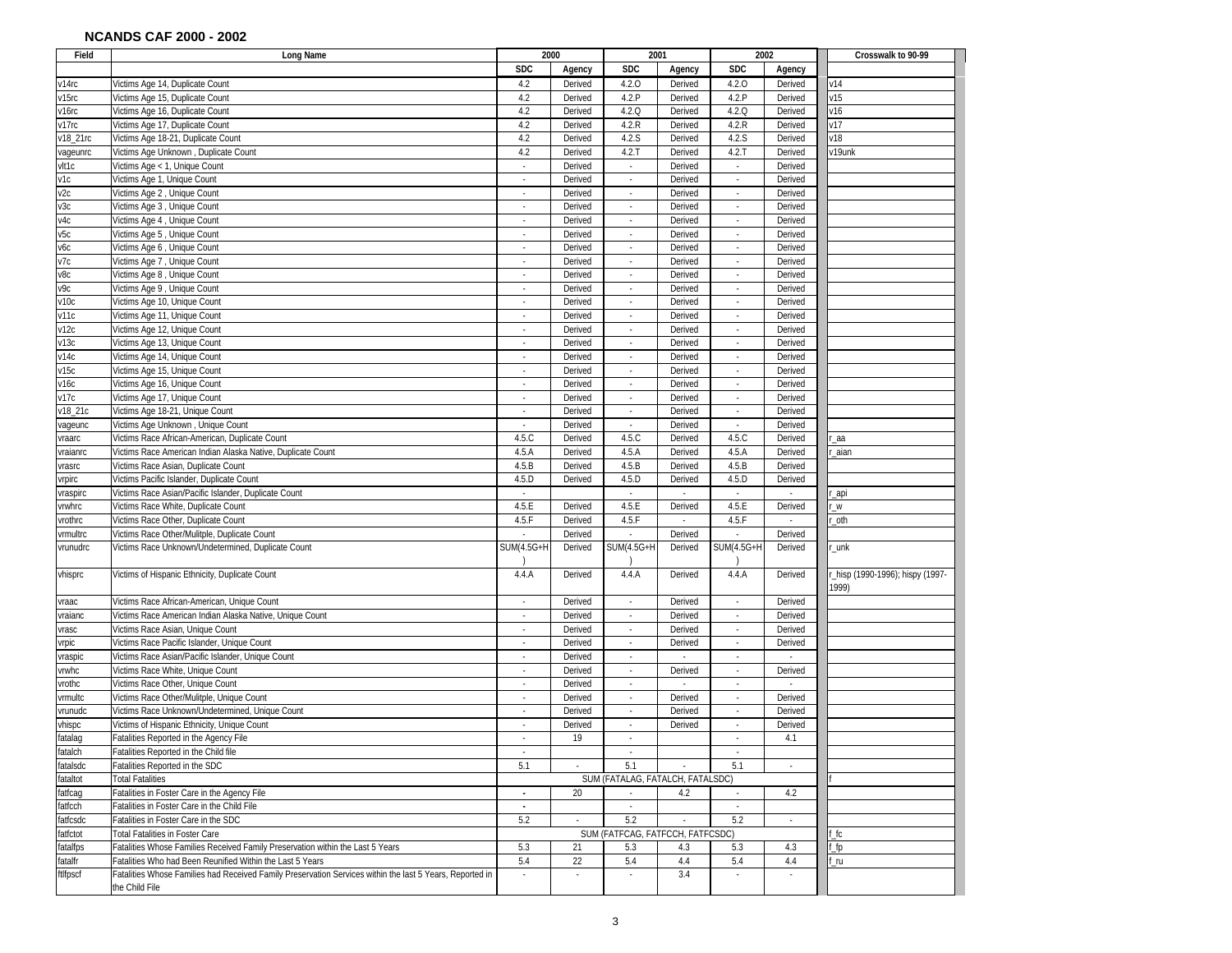| Field    | Long Name                                                                                                                            | 2000       |                | 2001                     |           | 2002       |           | Crosswalk to 90-99                             |
|----------|--------------------------------------------------------------------------------------------------------------------------------------|------------|----------------|--------------------------|-----------|------------|-----------|------------------------------------------------|
|          |                                                                                                                                      | <b>SDC</b> | Agency         | <b>SDC</b>               | Agency    | <b>SDC</b> | Agency    |                                                |
| ftlcrucf | Fatalities Whose Families Had Been Reunited with Their Families within the Last 5 Years, Reported in the<br>Child File               |            |                |                          | 3.5       |            |           |                                                |
| psstgtc  | Children Funding Source: Child Abuse and Neglect State Grant (PSSTGTC)                                                               | 1.1C       | 5              | $1.1.A-C$                | $1.1.A-C$ | 1.1.A-C    | $1.1.A-C$ |                                                |
| pscospc  | Children Funding Source: Community-Based Family Resource and Support Grant (PSCOSPC)                                                 | 1.1C       | $\overline{7}$ | $1.1.B-C$                | $1.1.B-C$ | $1.1.B-C$  | $1.1.B-C$ |                                                |
| pstlivbc | Children Funding Source: Promoting Safe and Stable Families Program (PSTLIVBC)                                                       | 1.1C       | 9              | $1.1.C-C$                | $1.1.C-C$ | $1.1.C-C$  | $1.1.C-C$ |                                                |
| pstlxxc  | Children Funding Source: Social Services Block Grant (PSTLXXC)                                                                       | 1.1C       | 11             | $1.1.D-C$                | $1.1.D-C$ | 1.1.D-C    | $1.1.D-C$ |                                                |
| psotherc | Children Funding Source: Other (PSOTHERC)                                                                                            | 1.1C       | 13             | $1.1.E-C$                | $1.1.E-C$ | $1.1.E-C$  | $1.1.E-C$ |                                                |
| psstgtf  | Families Funding Source: Child Abuse and Neglect State Grant (PSSTGTF)                                                               | 1.1C       | 6              | $1.1.A-F$                | $1.1.A-F$ | $1.1.A-F$  | $1.1.A-F$ |                                                |
| pscospf  | Families Funding Source: Community-Based Family Resource and Support Grant (PSCOSPF)                                                 | 1.1C       | 8              | $1.1.B-F$                | $1.1.B-F$ | $1.1.B-F$  | $1.1.B-F$ |                                                |
| pstlivbf | Families Funding Source: Promoting Safe and Stable Families Program (PSTLIVBF)                                                       | 1.1C       | 10             | $1.1.C-F$                | $1.1.C-F$ | $1.1.C-F$  | $1.1.C-F$ |                                                |
| pstlxxf  | Families Funding Source: Social Services Block Grant (PSTLXXF)                                                                       | 1.1C       | 12             | $1.1.D-F$                | $1.1.D-F$ | $1.1.D-F$  | $1.1.D-F$ |                                                |
| psotherf | Families Funding Source: Other (PSOTHERF)                                                                                            | 1.1C       | 14             | $1.1.E-F$                | $1.1.E-F$ | $1.1.E-F$  | $1.1.E-F$ |                                                |
| srtimdcd | Time for Services to be Instituted                                                                                                   |            | Derived        | $\sim$                   | Derived   | $\sim$     | Derived   |                                                |
| srtimsdc | Response Time with Respect to the Provision of Services                                                                              | 6.5A       |                | 6.4                      |           | 6.4        |           | rt ser                                         |
| sersubrc | Services, Children Substantiated, Duplicate Count                                                                                    | 3.2.A      | Derived        | 3.2.A                    | Derived   | 3.2.A      | Derived   | sersub                                         |
| serindrc | Services, Children Indicated, Duplicate Count                                                                                        | 3.2.B      | Derived        | 3.2.B                    | Derived   | 3.2.B      | Derived   | serind                                         |
| serarvrc | Services, Children Alternative Response Victim, Duplicate Count                                                                      | 3.2.C      | Derived        | $\sim$                   | Derived   | $\sim$     | Derived   |                                                |
| srarnvrc | Services, Children Alternative Response Non-Victim, Duplicate Count                                                                  | 3.2.D      | Derived        | $\sim$                   | Derived   | $\sim$     | Derived   |                                                |
| serunrc  | Services, Children Unsubstantiated, Duplicate Count                                                                                  | 3.2.E      | Derived        | 3.2.E                    | Derived   | 3.2.E      | Derived   | serun                                          |
| serfalrc | Services, Children Intentionally False Allegations, Duplicate Count                                                                  |            | Derived        |                          | Derived   | ÷,         | Derived   |                                                |
| sernorc  | Services, Children Closed/No Finding, Duplicate Count                                                                                | 3.2.G      | Derived        | 3.2.G                    | Derived   | 3.2.G      | Derived   | serno                                          |
| serothrc | Services, Children Other Disposition, Duplicate Count                                                                                | 3.2.H      | Derived        | 3.2.H                    | Derived   | 3.2.H      | Derived   | seroth                                         |
| serunkrc | Services, Children Unknown Dispostion, Duplicate Count                                                                               | 3.2.1      | Derived        | 3.2.1                    | Derived   | 3.2.1      | Derived   | serunk                                         |
| remsubrc | Children Substantiated Placed in Care, Duplicate Count                                                                               | 3.3.A      | Derived        | 3.3.A                    | Derived   | 3.3.A      | Derived   | vremove (1990-1996); remsub<br>$(1997 - 1999)$ |
| remindrc | Children Indicated Placed in Care, Duplicate Count                                                                                   | 3.3.B      | Derived        | 3.3.B                    | Derived   | 3.3B       | Derived   | remind                                         |
| remarvrc | Children Alternative Response Victim Placed in Care, Duplicate Count                                                                 | 3.3.C      | ÷.             | $\sim$                   | Derived   | ÷.         | Derived   |                                                |
| rmarnvrc | Children Alternative Response Non-Victim Placed in Care, Duplicate Count                                                             | 3.3.D      | Derived        | $\overline{\phantom{a}}$ | Derived   | ×,         | Derived   |                                                |
| remunrc  | Children Unsubstantiated Placed in Care, Duplicate Count                                                                             | 3.3.E      | Derived        | 3.3.E                    | Derived   | 3.3.E      | Derived   | remun                                          |
| remfalrc | Children Intentionally False Allegations Placed in Care, Duplicate Count                                                             |            | Derived        |                          | Derived   |            | Derived   |                                                |
| remnorc  | Children Closed no Finding Placed in Care, Duplicate Count                                                                           | 3.3.G      | Derived        | 3.3.G                    | Derived   | 3.3.6      | Derived   | remno                                          |
| remothrc | Children Other Disposition Placed in Care, Duplicate Count                                                                           | 3.3.H      | Derived        | 3.3.H                    | Derived   | ×,         | Derived   | remoth                                         |
| remunkrc | Children Unknown Disposition Placed in Care, Duplicate Count                                                                         | 3.3.1      | Derived        | 3.3.1                    | Derived   | 3.3.1      | Derived   | remunk                                         |
| fp5yrs   | Child Victims Whose Families Received Family Preservation Services in the Previous Five Years (FPS5Y)                                | 4.6        |                | 4.6                      | 3.1       | 4.6        | 3.1       | ch fp                                          |
| freun5yr | Child Victims Who Were Reunited with Their Families in the Previous Five Years (FRU5Y)                                               | 4.7        | ÷.             | 4.7                      | 3.2       | 4.7        | 3.2       | ch_ru                                          |
| vjuvptrc | Victim Receiving Juvenile Court Petition, Duplicate Count                                                                            | 4.8        | Derived        | 4.8                      | Derived   | 4.8        | Derived   | ch ca                                          |
| vcrtrprc | Victim Receiving Court Appointed Representative, Duplicate Count                                                                     | 4.9        | Derived        | 4.9                      | Derived   | 4.9        | Derived   | ch_car                                         |
| contcars | Average Number of Out-of-Court Contacts Between the Court-Appointed Representatives and the Child<br>Victims They Represent (COCONT) |            | 17             |                          | 3.3       |            | 3.3       | ch_con                                         |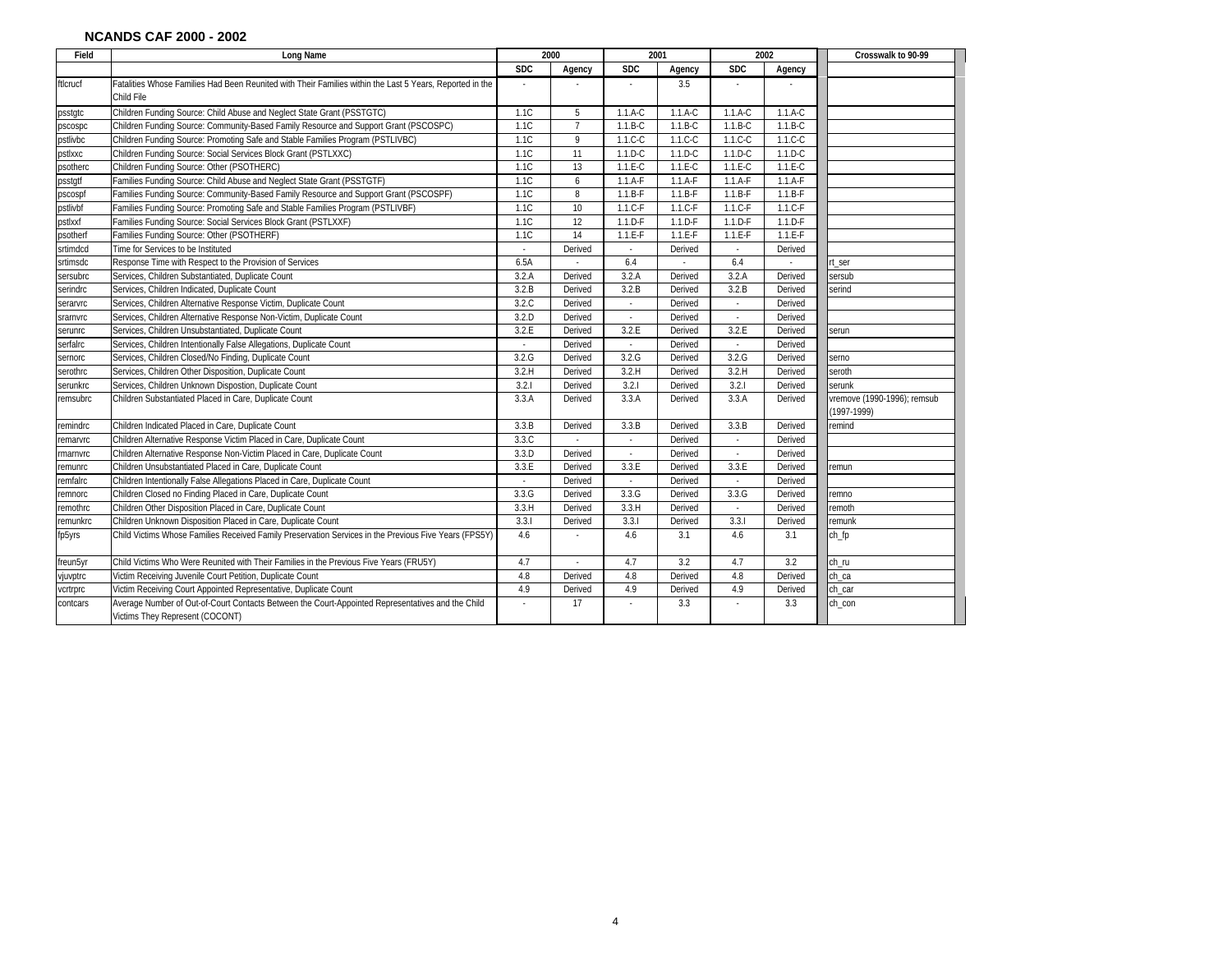| Documentation |
|---------------|
|               |
|               |
|               |
|               |
|               |
|               |
|               |
|               |
|               |
|               |
|               |
|               |
|               |
|               |
|               |
|               |
|               |
|               |
|               |
|               |
|               |
|               |
|               |
|               |
|               |
|               |
|               |
|               |
|               |
|               |
|               |
|               |
|               |
|               |
|               |
|               |
|               |
|               |
|               |
|               |
|               |
|               |
|               |
|               |
|               |
|               |
|               |
|               |
|               |
|               |
|               |
|               |
|               |
|               |
|               |
|               |
|               |
|               |
|               |
|               |
|               |
|               |
|               |
|               |
|               |
|               |
|               |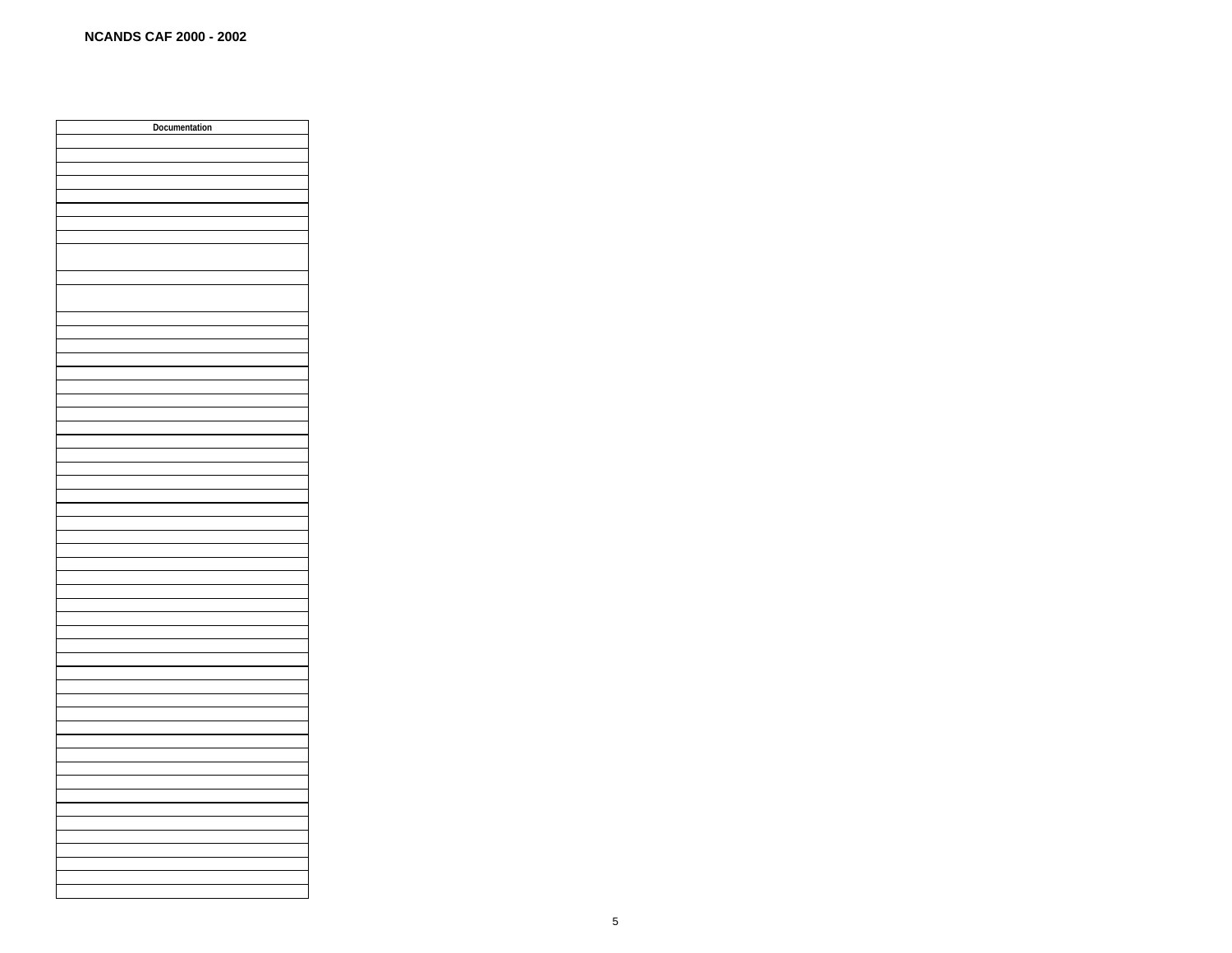| Documentation |  |
|---------------|--|
|               |  |
|               |  |
|               |  |
|               |  |
|               |  |
|               |  |
|               |  |
|               |  |
|               |  |
|               |  |
|               |  |
|               |  |
|               |  |
|               |  |
|               |  |
|               |  |
|               |  |
|               |  |
|               |  |
|               |  |
|               |  |
|               |  |
|               |  |
|               |  |
|               |  |
|               |  |
|               |  |
|               |  |
|               |  |
|               |  |
|               |  |
|               |  |
|               |  |
|               |  |
|               |  |
|               |  |
|               |  |
|               |  |
|               |  |
|               |  |
|               |  |
|               |  |
|               |  |
|               |  |
|               |  |
|               |  |
|               |  |
|               |  |
|               |  |
|               |  |
|               |  |
|               |  |
|               |  |
|               |  |
|               |  |
|               |  |
|               |  |
|               |  |
|               |  |
|               |  |
|               |  |
|               |  |
|               |  |
|               |  |
|               |  |
|               |  |
|               |  |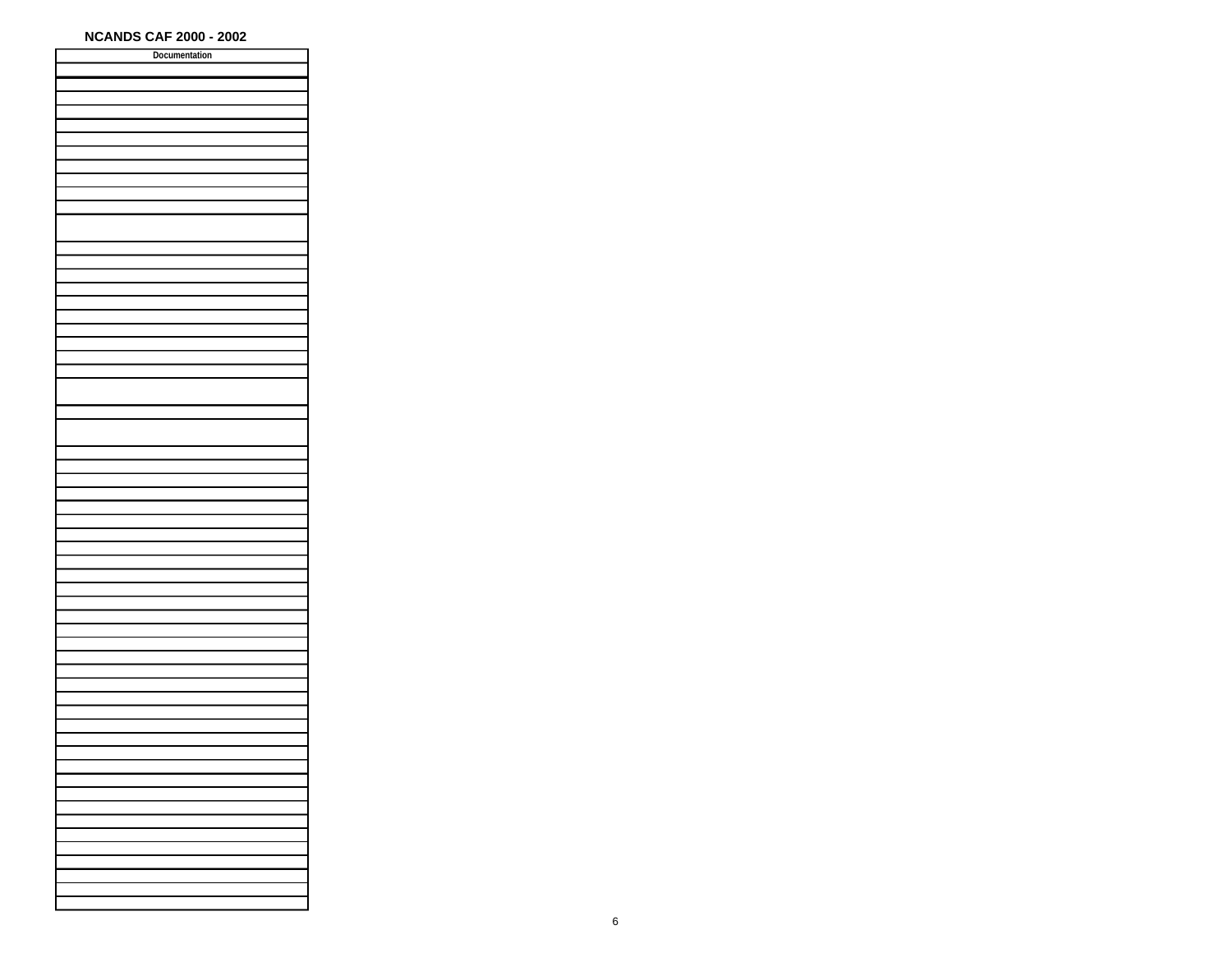| Documentation       |
|---------------------|
|                     |
|                     |
|                     |
|                     |
|                     |
|                     |
|                     |
|                     |
|                     |
|                     |
|                     |
|                     |
|                     |
|                     |
|                     |
|                     |
|                     |
|                     |
|                     |
|                     |
|                     |
|                     |
|                     |
|                     |
|                     |
|                     |
|                     |
|                     |
|                     |
|                     |
|                     |
|                     |
|                     |
|                     |
|                     |
|                     |
|                     |
|                     |
|                     |
|                     |
|                     |
|                     |
|                     |
|                     |
|                     |
|                     |
|                     |
|                     |
|                     |
|                     |
|                     |
|                     |
|                     |
|                     |
|                     |
|                     |
|                     |
|                     |
|                     |
|                     |
|                     |
|                     |
|                     |
|                     |
|                     |
|                     |
|                     |
| Field added in 2001 |
|                     |